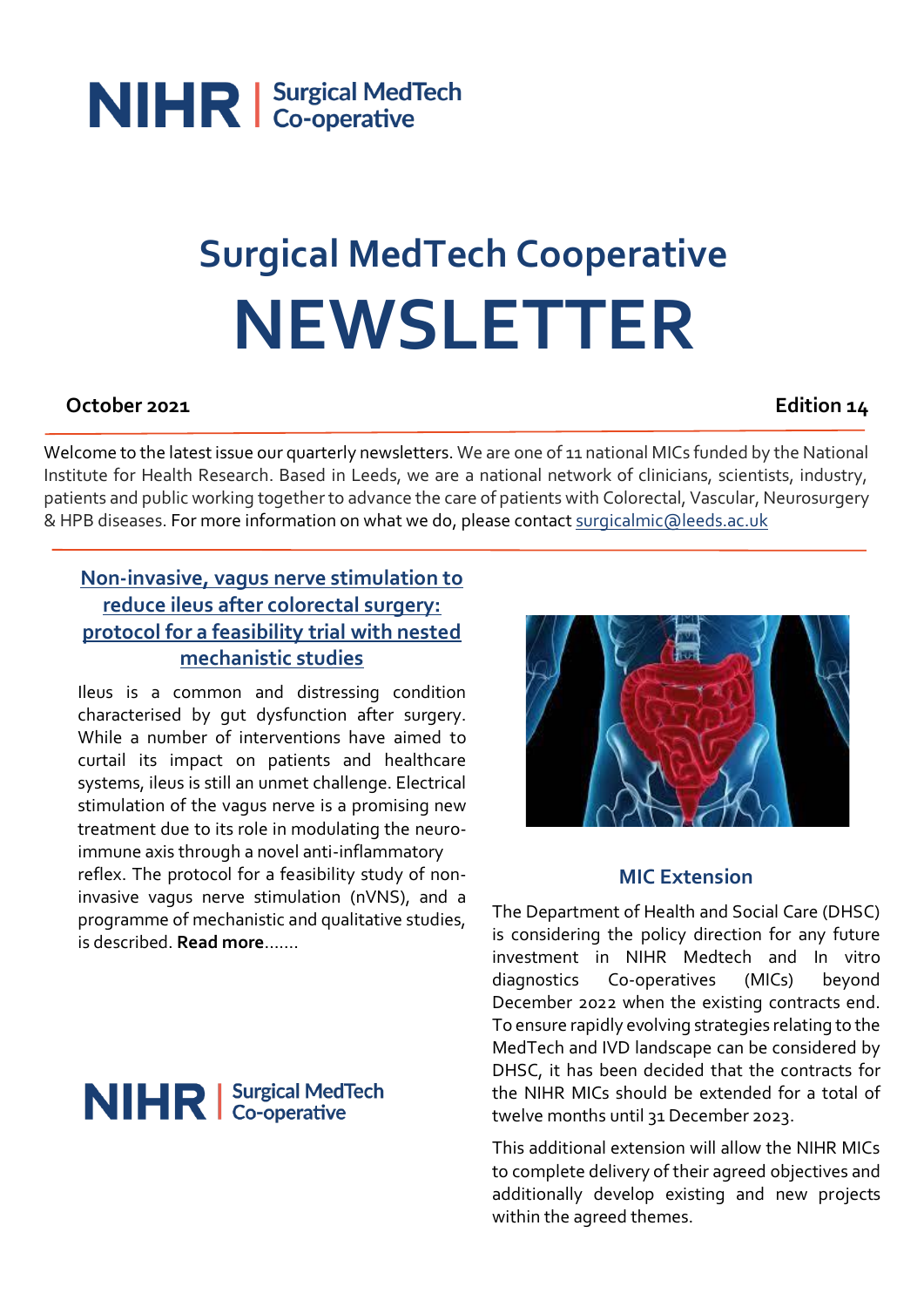#### **[First UK patients have liver cancer](https://histosonics.com/)  [successfully treated using pioneering non](https://histosonics.com/)[invasive ultrasound technology](https://histosonics.com/)**

The first UK patient has undergone a pioneering new treatment for liver cancer at St James's Hospital, Leeds as part of US-based HistoSonics' #HOPE4LIVER study.

The study is designed to evaluate the safety and efficacy of HistoSonics' platform technology which uses the novel science of histotripsy, a form of therapeutic focused ultrasound, to mechanically destroy targeted primary and metastatic liver tumours without the need for invasive incisions or needles entering the patient's body.

The first treatment using the new technology by HistoSonics was undertaken at a Florida hospital in February 2021 with a patient in Italy subsequently becoming the first in Europe. Leeds Teaching Hospitals Trust is the first location in the UK to enrol patients in the #HOPE4LIVER study and is working in collaboration with Newcastle Hospitals NHS Foundation Trust to enrol patients in Leeds and Newcastle. It is hoped that following a successful trial this new method of treatment will become available more widely for eligible patients in the UK.

Dr Tze Min Wah, Senior Consultant Radiologist in Diagnostic and Interventional Radiology at Leeds Teaching Hospitals Trust who is leading the #HOPE4LIVER trial in Leeds, said "It is exciting to be given this opportunity to lead this pioneering trial using histotripsy to treat liver cancer. This is the first 'surgical' treatment of liver cancer that requires no needles or scalpels. In addition, this procedure also involves no radiation. There is a real potential to truly shift the paradigm of liver cancer treatment in the future with this innovative technology and further potential for translation into cancer treatment of other sites." **[Read more](https://histosonics.com/)……..**





#### **Super Connect for Good**

We participated in the Super Connect for Good 2021 event by judging the MedTech stream the competition seeks to discover and super connect the best emerging tech startups and scale-ups creating positive social impact to enhance people's lives through technology.

They welcoming applications from Tech for Good startups & scale-ups from across the UK, Ireland and Europe: **[Read more…….](https://superconnectforgood.com/)**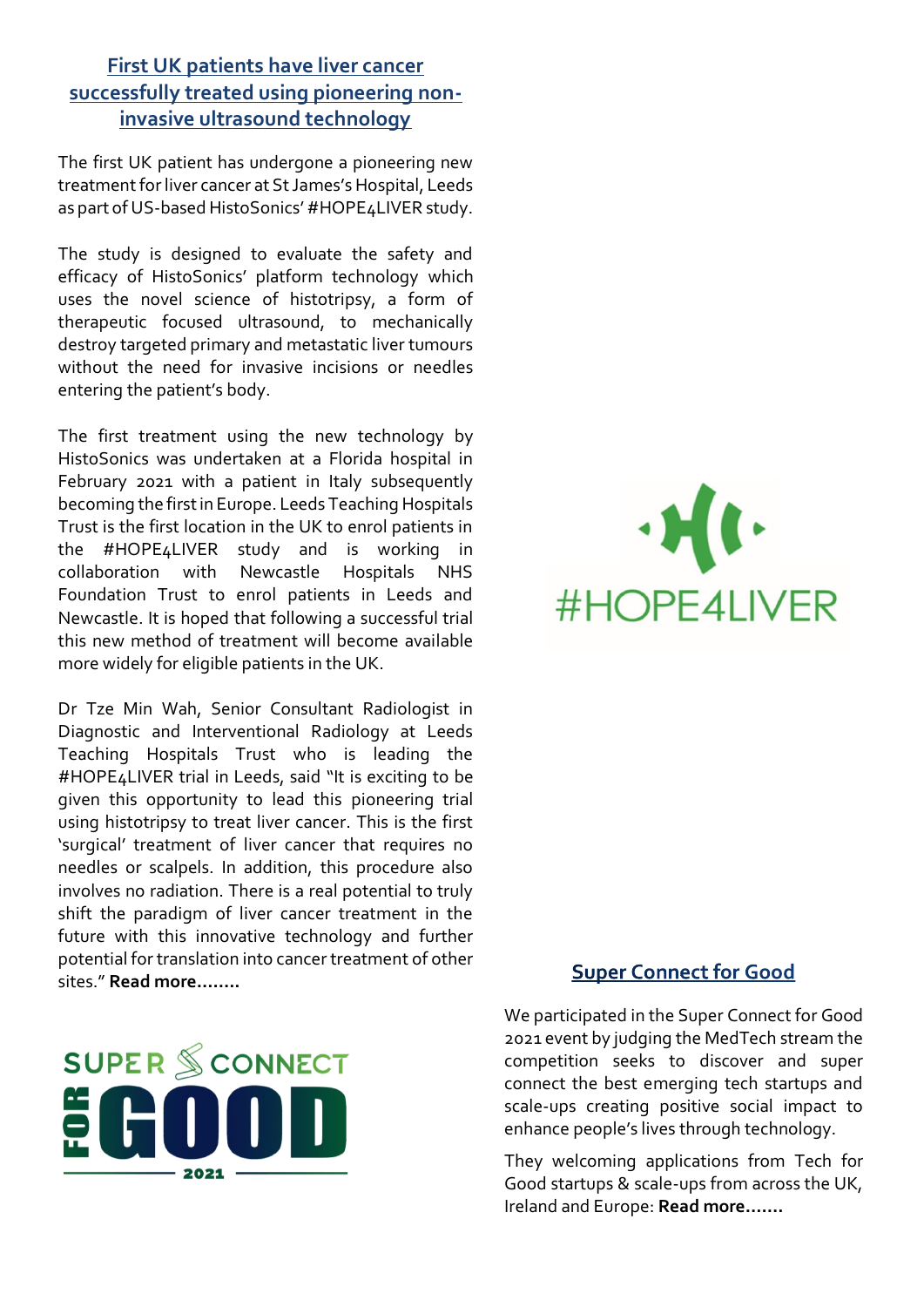#### **[Innovation Pop Up](https://www.leedsth.nhs.uk/research/innovation-pop-up)**

The Innovation Pop up is an exciting development at the Leeds Teaching Hospitals NHS Trust. Situated in a prime city centre location, the ground breaking Innovation Pop Up is located on the NHS 'side' of innovation in a heritage site. At the heart of the Leeds City Region healthtech industry and academic cluster, the Innovation Pop Up is perfectly situated for clinical entrepreneurs.

The Innovation Pop Up aims to:

- Develop the innovation culture in Leeds Teaching Hospitals NHS Trust ready for our new digital hospitals in 2026
- Centralise innovation activity at the Trust linking staff, partners and industry
- Support local economic recovery and promote the regional skills and talent agenda
- Scale in phases towards full site redevelopment  $in 2026$

#### **[Read more](https://www.leedsth.nhs.uk/research/innovation-pop-up)**……

#### **Centre or HealthTech Innovation**

On the 10<sup>th</sup> September the Centre for HealthTech Innovation (CfHI) held its launch event, this a strategic initiative between the University of Leeds, Leeds Teaching Hospitals NHS Trust, and the local HealthTech community with the ambition of building a vibrant research and innovation ecosystem founded on the principles of valuebased healthcare who aim to accelerate the development and adoption of new health technologies

It draws on the expertise of a community of around 150 scientists and clinical academics from across the University and the Trust and is part of a wide network of industrial, academic and clinical partners from the Leeds City Region.

Through collaboration, the Centre aims to help transform Leeds into a world-leader in connected, innovation-driven and challenge-led healthtech.

Watch the **[launch event](https://youtu.be/m6F5y5IZxZ0)** …..





#### **Surgical Robotics: Towards Measurable Patient Benefits** & Widespread Adoption

The UK-RAS Network have released a revised paper on surgical robotics, the paper summarises the latest achievements in the sector and offers a measured view about the future of surgical robotics in the UK. **[Read more](https://www.ukras.org/publications/white-papers/)** ……

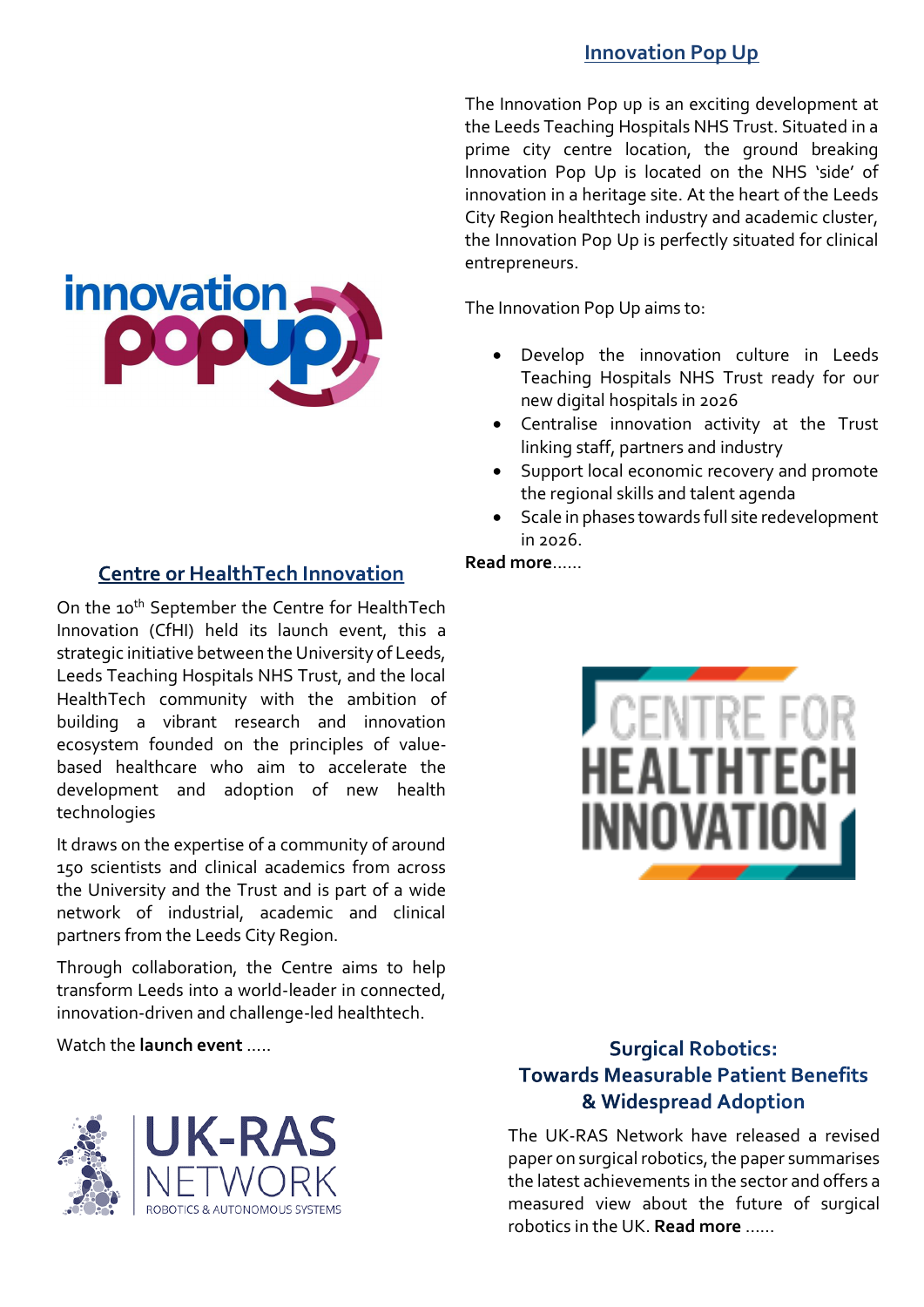#### **I4I Funding Seminars**

The Research and Design Service (RDS) held online seminars. The seminars provide deep insights into the aspects of i4i project development and highlight which organisations to consult during the design process.

Interested in applying for  $i4i$  funding, you can watch the seminars by clicking the links below.

[Introduction to translational research and NIHR's](https://youtu.be/jhLfETKE_do)  [i4i funding stream](https://youtu.be/jhLfETKE_do)

i4i Session 1: Patient & public involvement and [stakeholders](https://www.youtube.com/watch?v=z5jeqqV3V68)



## NIHR | National Institute

#### **SolidWorks 3D CAD software**

ABGI UK, are offering qualifying NIHR users up to three full suites of SolidWorks 3D CAD software, completely free for 12-months.

To help our members test the waters of digital manufacturing and evidence the benefits for themselves, ABGI is offering:

up to three free 12-month subscriptions to the entire SolidWorks 3D CAD suite, as well as

- user support
- access to the SolidWorks user community

This industry-leading 3D CAD software can manage all aspects of the design and manufacturing process from initial design, to costing, testing, proof-of-concept, direct 3D printing/manufacturing output, technical documentation and marketing materials.

To qualify for this offer, your company:

■ should be designing and manufacturing physical products, and;

shouldn't be a current Solidworks licence holder.

To find out more about how you take advantage of this offer, and to kickstart your own digital transformation journey, talk to ABGI today.

Contact Georgina Andrew on 0131 656 0810 or email georgina.andrew@abgi-uk.com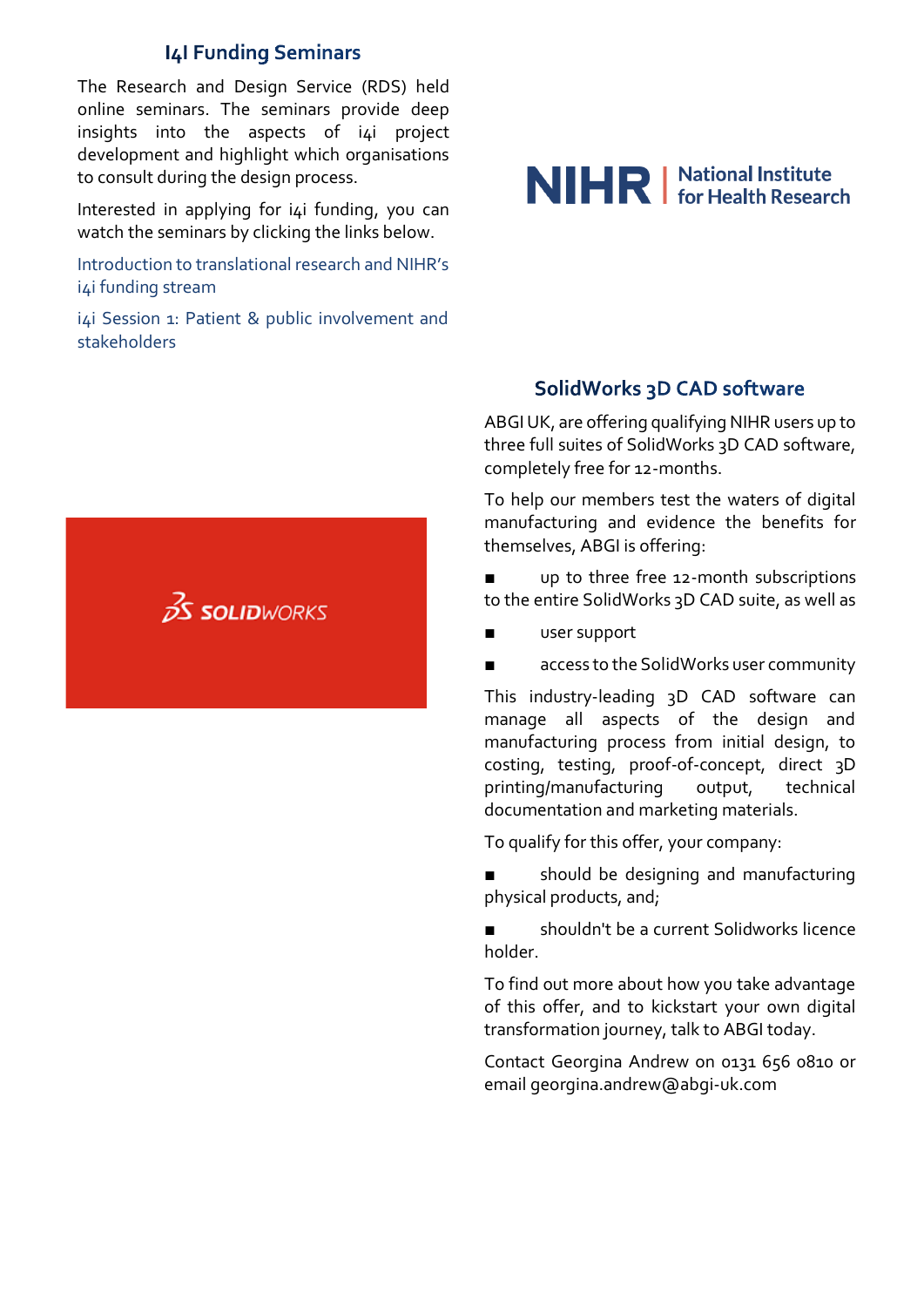#### **[PPI MedTech Review](https://surgicalmic.nihr.ac.uk/patients-the-public/ppi-for-researchers/) Service**

Are you developing a new medical technology or device that will be used at any point along the surgical pathway (pre-surgical, during surgery or post-surgery)? Do you need patient and public involvement input (PPI) for your grant funding application? Or you just want to find out whether your technology or device is acceptable to nonclinical end-users?

The Surgical MIC can set up and facilitate focus groups or you can present your medical technology or device at our patient and public involvement committee meetings.

This service is available to academics, healthcare professionals, start-ups, small and medium sized enterprises (SMEs) and any other organization involved in the development of MedTech.

Email surgicalmic@leeds.ac.uk to discuss further.

**[Read more.](https://surgicalmic.nihr.ac.uk/patients-the-public/ppi-for-researchers/).....**

| Find-A-<br>Collaborator | <b>About App</b>             | <b>Surgical Tech</b><br>Wishlist |
|-------------------------|------------------------------|----------------------------------|
| Events                  | <b>MedTech</b><br>Foundation | Documents                        |

#### **Surgical MIC Toolkit**

Our ability to support your technology is largely dependent on your stage on the translational pathway. Our objectives are to shorten the translational pathway for those solutions where it is possible, and to provide a real time example of the steps and questions that are important for medical technology development and the factors that are important for the NHS.

This toolkit should help you understand how the Surgical MIC can work with you and the outputs you can expect at each stage of your translational journey. **[Read more……](https://surgicalmic.nihr.ac.uk/get-involved-2/surgical-mic-toolkit/)**



#### **Surgical MIC App**

Our mic app is now available to download. The main purpose of this app is to facilitate surgical medical technology collaborations by linking individuals and companies with appropriate collaborators. We have also included a list of technologies that are required by surgeons in the NHS.

The collaborator component of the app will be updated on a regular basis, whilst the rest of the app will be updated on a monthly basis.

**[Read more…….](https://surgicalmic.nihr.ac.uk/get-involved-2/surgical-mic-app/)**

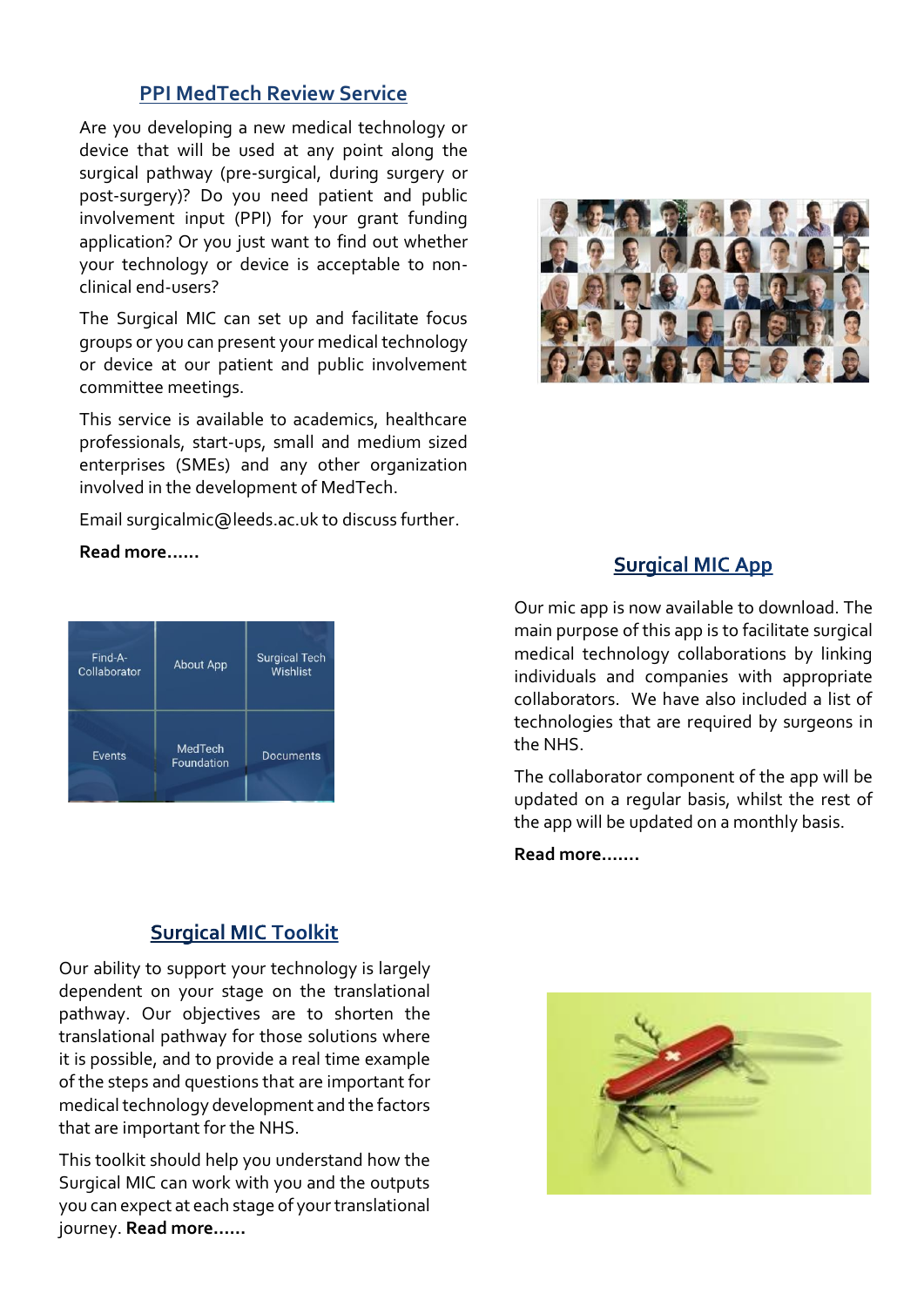#### **Upcoming Events**

[Wounds Research Industry](https://woundsrn.org/industry-master-class/) Master Class Call for expression of interest

[Health Innovation Exchange: Opportunities for Immersive Technology in health](https://email.hma.co.uk/t/r-l-trjiihx-otyjykkujk-f/) Online 2nd November 2021

[Green Surgery ~Conference](https://hopin.com/events/green-surgery-challenge-judging-and-awards-ceremony) Online 4<sup>th</sup> November 2021

[NIHR SME consultation](https://sehta.us18.list-manage.com/track/click?u=ef2e3facd8b4177038746eb4d&id=fe6b16029c&e=5a9fe0b698) Ambassadors Bloomsbury Hotel, 5<sup>th</sup> November 2021

[Innovation Champions event: How to win grant funding](Innovation%20Champions%20event:%20How%20to%20win%20grant%20funding) Online 4<sup>th</sup> November 2021

AHSN - [Innovation Surgery](mailto:info@yhahsn.com) Online 23rd November 2021 Email info@yhahsn.com to register

[NHS Long Term Plan 2022 Conference](https://www.openforumevents.co.uk/events/2022/nhs-long-term-plan-2022/?utm_source=S5+NHSLTP+WC+19.07+AC+3%2F13&utm_medium=email&utm_campaign=S5+NHSLTP+WC+19.07) The Studio, Manchester, 1<sup>st</sup> March 2022,

[Med-Tech Innovation Expo 2022](https://med-techexpo.com/event/en/page/take-part) NEC Birmingham 8 th June 2022







In Partnership with:



Powered by:



### **The North-South MedTech Summit**

AI - MedTech - HealthTech Surgery 4.0 - Big Data - Robotics - IoT - AR/VR

> Fridau 26th November 2021 9:30 am - 2:00 pm

Join our virtual event hosting 40+ speakers, exhibitors and partners

Each registered attendee will receive 3 free super connections to potential partners, clients or funders

> **Register here:** www.northsouthmedtechsummit.org #NorthSouthMedTechSummit